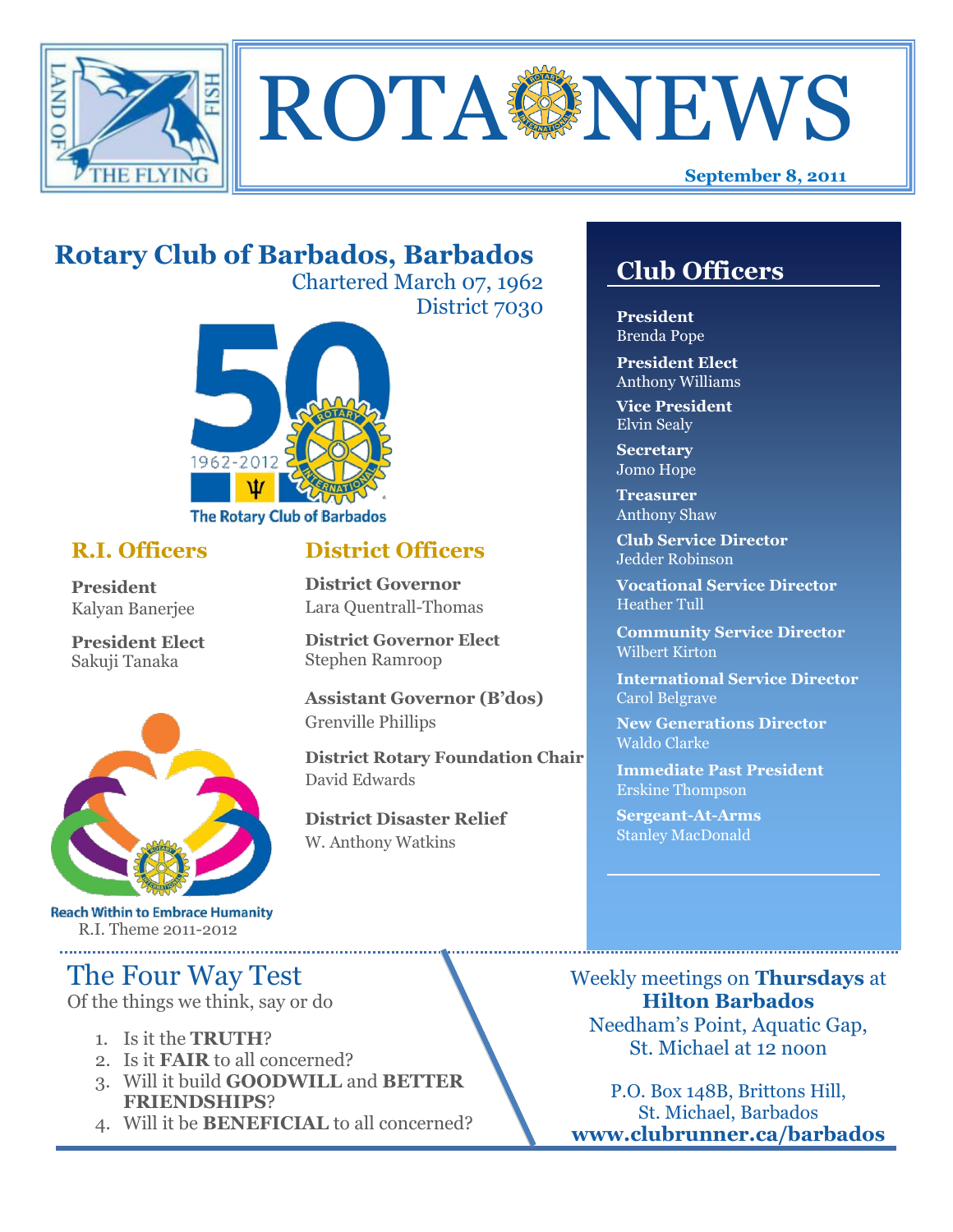

# **50th Anniversary Status Update**

At the last club meeting held September 1 st , 2011 PP Bobby Morris gave an update on the 50<sup>th</sup> Anniversary activities. Please see below:

## **Activity Status**

**50th Anniversary Logo**  Created and in use



Under the Chairmanship of Rotarian Steve Cozier, the Website Committee has established a Website as a part of the new ClubRunner website to highlight several events planned for the 50<sup>th</sup> Anniversary celebrations.



**Tree Planting** 50 trees of varying varieties will be planted on ½ acre of land designated for the National Botanical Gardens at Waterford, St. Michael.

#### **Repair/Clean up of 6 Homes of Indigent Persons**

A number of homes have been identified by Rotarians, churches and other agencies. These properties are being visited and researched to determine status of owners, families, true level of need and budget requirements

**Special Concert by National Youth Orchestra** Arrangements for the concert are being finalized by President Brenda and is scheduled to take place on October 18th, dress rehearsal October 17th.

#### **Magazine/Cook Book**

Both the Magazine and Cook Book are in an advanced stage of completion.

**Pictorial Exhibition at Grand Salle, Central Bank of Barbados & Multimedia Presentations**

Under the guidance of Rotarian Kim Tudor a Pictorial Exhibition will take place at the Grand Salle of the Central Bank during the week of March 5, 2012, Monday to Friday.

#### **Commemorative Stamp**

Our application for the issue of a Commemorative Stamp was not approved. An alternative was suggested by the Post Master General.



#### **Awards Presentations**

A number of prospective individuals and entities have been identified for recognition at our Anniversary Award Ceremonies. The required Trophies are being sourced from different suppliers locally and overseas.





Fellow Rotarians, today, Thursday, September 8, 2011 is International Literacy Day. In 1986, Rotary International made literacy (and the fight against illiteracy) a priority because it sees it as a condition of development and peace. An illiterate is much more vulnerable and unlikely to experience in his life other horizons than poverty.

More than 770 million adults worldwide do not know how to read. In an increasingly complex world, illiteracy condemns many of them to the lowest rungs of society.

### **Invitation to The St. Philip District Hospital Week of Activities**

As a part of the celebrations for the month of Senior Citizens the St. Philip District hospital will be hosting a week of activities, commencing with an ecumenical thanksgiving ceremony in the court yard on Sunday September 11th at 3.00pm. Saturday 17th September will be open day from 10.00am until 6.00pm, Arts and Crafts and food will be on sale.

A special invitation is extended to all Rotarians.

## **Meeting Details**

At our Fellowship Meeting held on Thursday, September 1st, 2011.

### Sgt-at-Arms: **Jedder Robinson**

- Fines \$160.22
- Raffles \$50.00
- Attendance 56%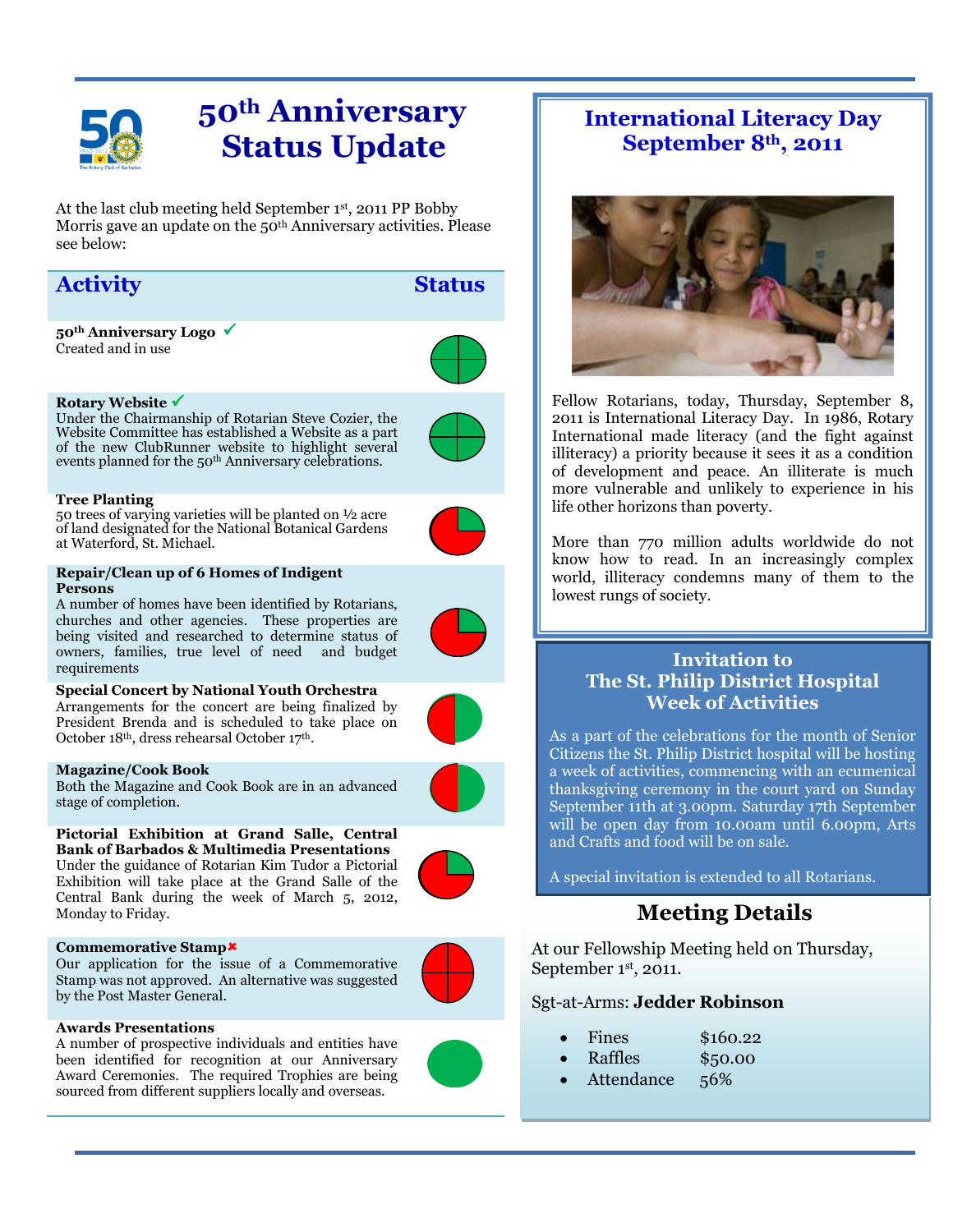

**The New UWI Rotaract Executive Board**

Best wishes to the new Rotaract Executive Board.

### **Executive Board**

**President -** Shanith Marville

**Vice-President -** Omar Mapp-Padmore

**Secretary -** Leyann Brown

**Treasurer -** Hugh-Victor Brown

**Financial Director -** Renell Benjamin

**Club Service Director -** Martina Duncan

**Community Service Director -** Zwena Carrington

**Professional Development Director -** Renee Hyland



## **REMINDER**

### **Beach Clean up**

Rotarians are reminded of the beach clean up of the Sargassum seaweed to be held on Saturday, September 17 2011 at Morgan Lewis, St. Andrew.

Rotarians interested in participating can contact:

Rotarian John MacKenzie

or Rotarian Donna King-Braithwaite



Mass membership participation and Involvement

RI President Kalvan's Presidential Citation has established the goal of 100% member participation in the supporting The Rotary Foundation.  $\mathbf{H}$ asks

**EVERY** member to personally give anything to our own charitable Foundation.. Is this a goal that is unreachable-of course not.



It does not set a target for everyone of \$100 giving but simply asks us to give what we can. Of course, in order to meet the overall target RIP Kalyan has set, the average giving must be \$100 per member.

This follows our APF mission statement of Every Rotarian Every Year. Would it not be wonderful to see a great awakening within those Rotarians

who leave it to someone else to meet the  $Club's$ target? Every single cent counts, no donation



is too small to be insignificant.

Let us all together fully embrace humanity by within into reaching those pockets/wallets/purses and find the means to provide hope and a future to millions of fellow human beings.

#### What better way to energize our Clubs into attracting new members and meeting our second mandatory target.

Every Rotarian Every Year-helping both to increase our membership base; contributing to a better world through our Foundation; and building an effective Rotary Club.

**By Calum Thomson**